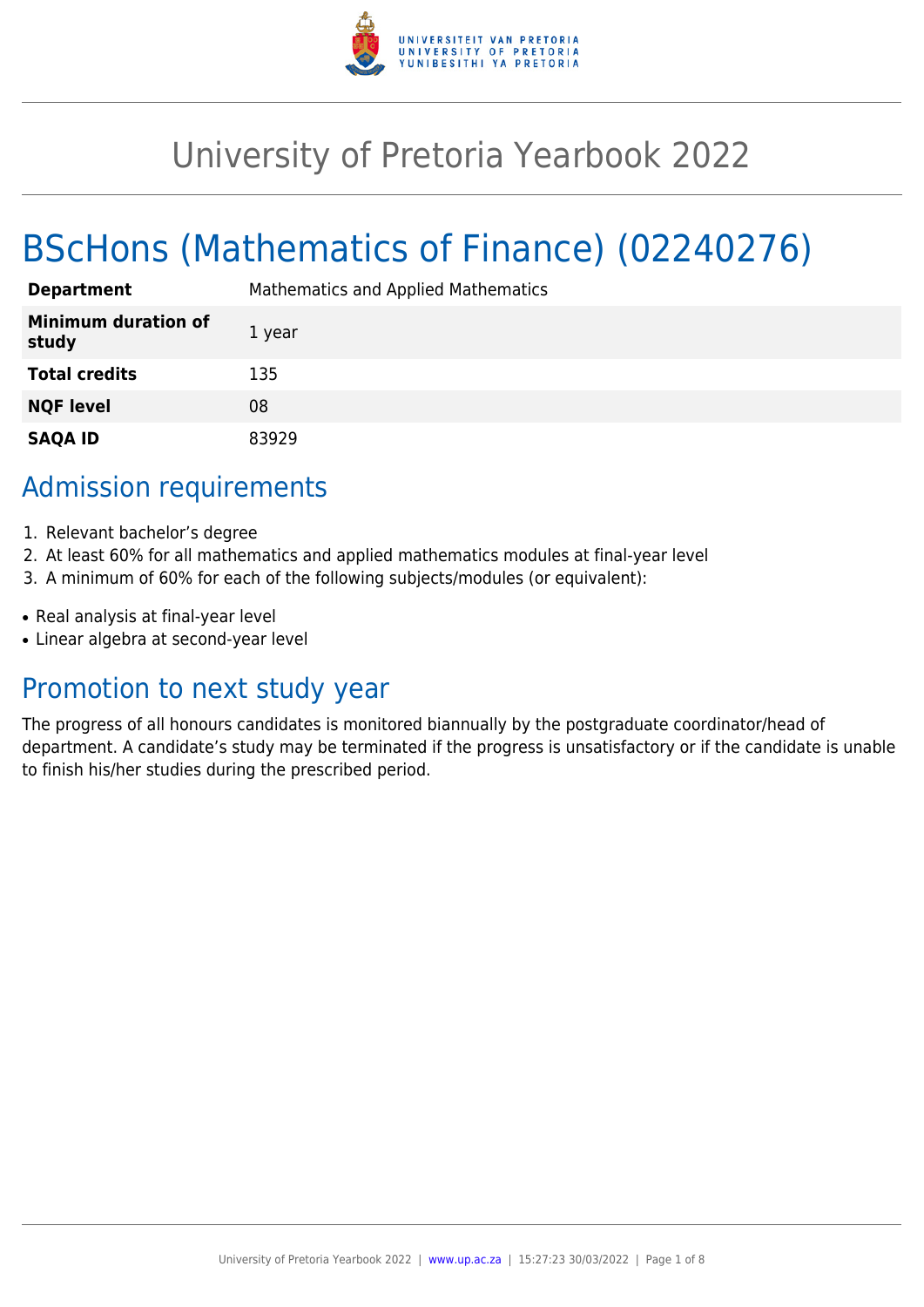

## Curriculum: Final year

### **Minimum credits: 135**

Core credits: 120 Elective credits: 15

### **Additional information:**

- WTW 732 and WTW 762 are presented as weekly lectures together with some extra block lectures.
- Students must select either WTW 792 or WTW 795

### **Core modules**

### **Functional analysis 710 (WTW 710)**

| <b>Module credits</b>         | 15.00                               |
|-------------------------------|-------------------------------------|
| <b>NQF Level</b>              | 08                                  |
| <b>Prerequisites</b>          | Real analysis on third-year level   |
| <b>Contact time</b>           | 2 lectures per week                 |
| <b>Language of tuition</b>    | Module is presented in English      |
| <b>Department</b>             | Mathematics and Applied Mathematics |
| <b>Period of presentation</b> | Semester 1                          |

### **Module content**

An introduction to the basic mathematical objects of linear functional analysis will be presented. These include metric spaces, Hilbert spaces and Banach spaces. Subspaces, linear operators and functionals will be discussed in detail. The fundamental theorems for normed spaces: The Hahn-Banach theorem, Banach-Steinhaus theorem, open mapping theorem and closed graph theorem. Hilbert space theory: Riesz' theorem, the basics of projections and orthonormal sets.

### **Mathematical models of financial engineering 732 (WTW 732)**

| <b>Module credits</b>         | 15.00                               |
|-------------------------------|-------------------------------------|
| <b>NQF Level</b>              | 08                                  |
| <b>Prerequisites</b>          | No prerequisites.                   |
| <b>Contact time</b>           | 2 lectures per week                 |
| <b>Language of tuition</b>    | Module is presented in English      |
| <b>Department</b>             | Mathematics and Applied Mathematics |
| <b>Period of presentation</b> | Semester 1                          |

### **Module content**

Introduction to markets and instruments. Futures and options trading strategies, exotic options, arbitrage relationships, binomial option pricing method, mean variance hedging, volatility and the Greeks, volatility smiles, Black-Scholes PDE and solutions, derivative disasters.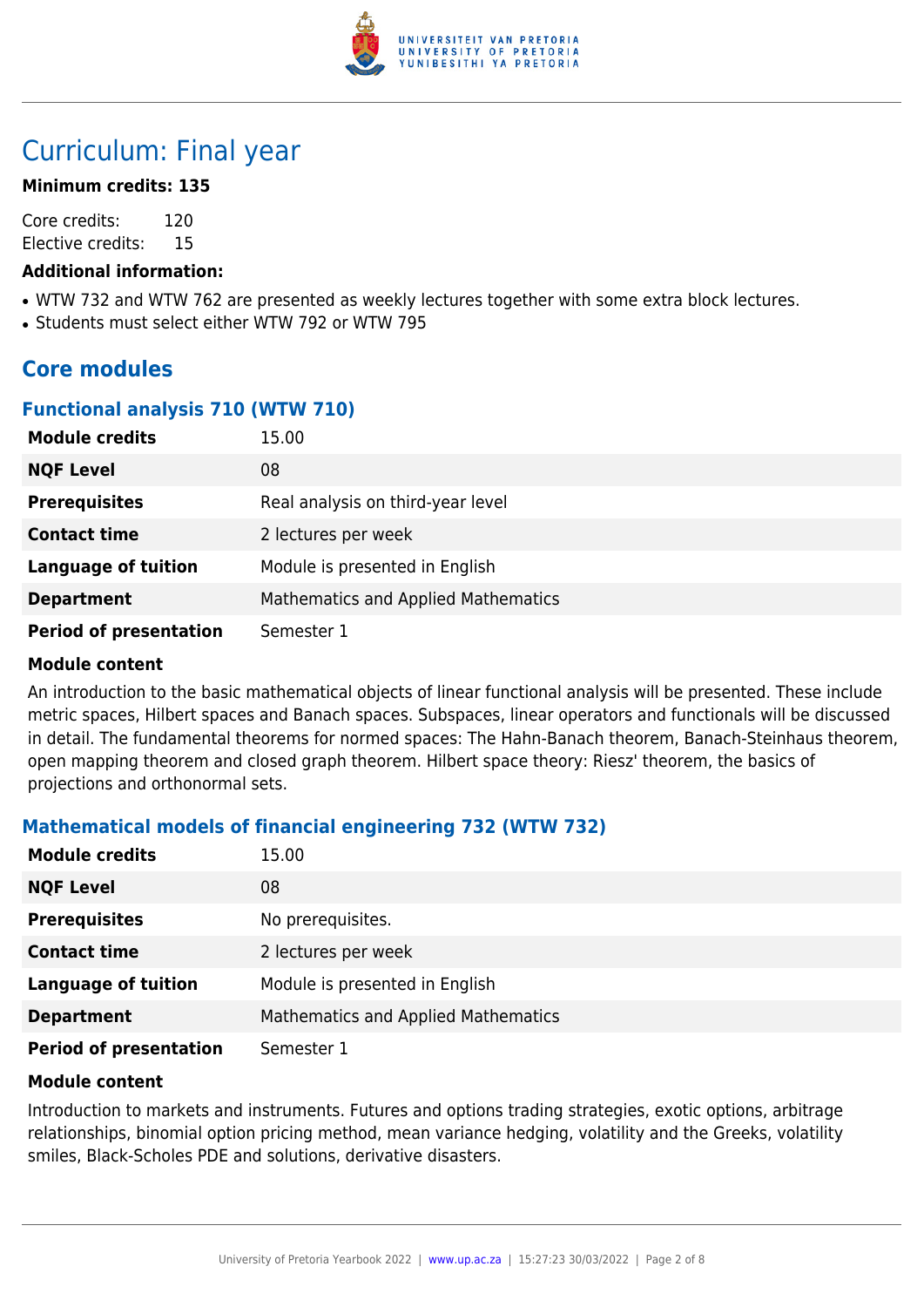

### **Numerical analysis 733 (WTW 733)**

| <b>Module credits</b>         | 15.00                                      |
|-------------------------------|--------------------------------------------|
| <b>NQF Level</b>              | 08                                         |
| <b>Prerequisites</b>          | No prerequisites.                          |
| <b>Contact time</b>           | 2 lectures per week                        |
| <b>Language of tuition</b>    | Module is presented in English             |
| <b>Department</b>             | <b>Mathematics and Applied Mathematics</b> |
| <b>Period of presentation</b> | Semester 1                                 |

### **Module content**

An analysis as well as an implementation (including computer programs) of methods are covered. Numerical linear algebra: Direct and iterative methods for linear systems and matrix eigenvalue problems: Iterative methods for nonlinear systems of equations. Finite difference method for partial differential equations: Linear elliptic, parabolic, hyperbolic and eigenvalue problems. Introduction to nonlinear problems. Numerical stability, error estimates and convergence are dealt with.

### **Measure theory and probability 734 (WTW 734)**

| <b>Module credits</b>         | 15.00                                      |
|-------------------------------|--------------------------------------------|
| <b>NQF Level</b>              | 08                                         |
| <b>Prerequisites</b>          | Real analysis on third-year level          |
| <b>Contact time</b>           | 2 lectures per week                        |
| <b>Language of tuition</b>    | Module is presented in English             |
| <b>Department</b>             | <b>Mathematics and Applied Mathematics</b> |
| <b>Period of presentation</b> | Semester 1                                 |

### **Module content**

Measure and integration theory: The Caratheodory extension procedure for measures defined on a ring, measurable functions, integration with respect to a measure on a σ-ring, in particular the Lebesgue integral, convergence theorems and Fubini's theorem.

Probability theory: Measure theoretic modelling, random variables, expectation values and independence, the Borel-Cantelli lemmas, the law of large numbers. L<sup>1</sup>-theory, L<sup>2</sup>-theory and the geometry of Hilbert space, Fourier series and the Fourier transform as an operator on L<sup>2</sup>, applications of Fourier analysis to random walks, the central limit theorem.

### **Mathematical models of financial engineering 762 (WTW 762)**

| <b>Module credits</b> | 15.00               |
|-----------------------|---------------------|
| <b>NQF Level</b>      | 08                  |
| <b>Prerequisites</b>  | WTW 732 or WTW 364  |
| <b>Contact time</b>   | 2 lectures per week |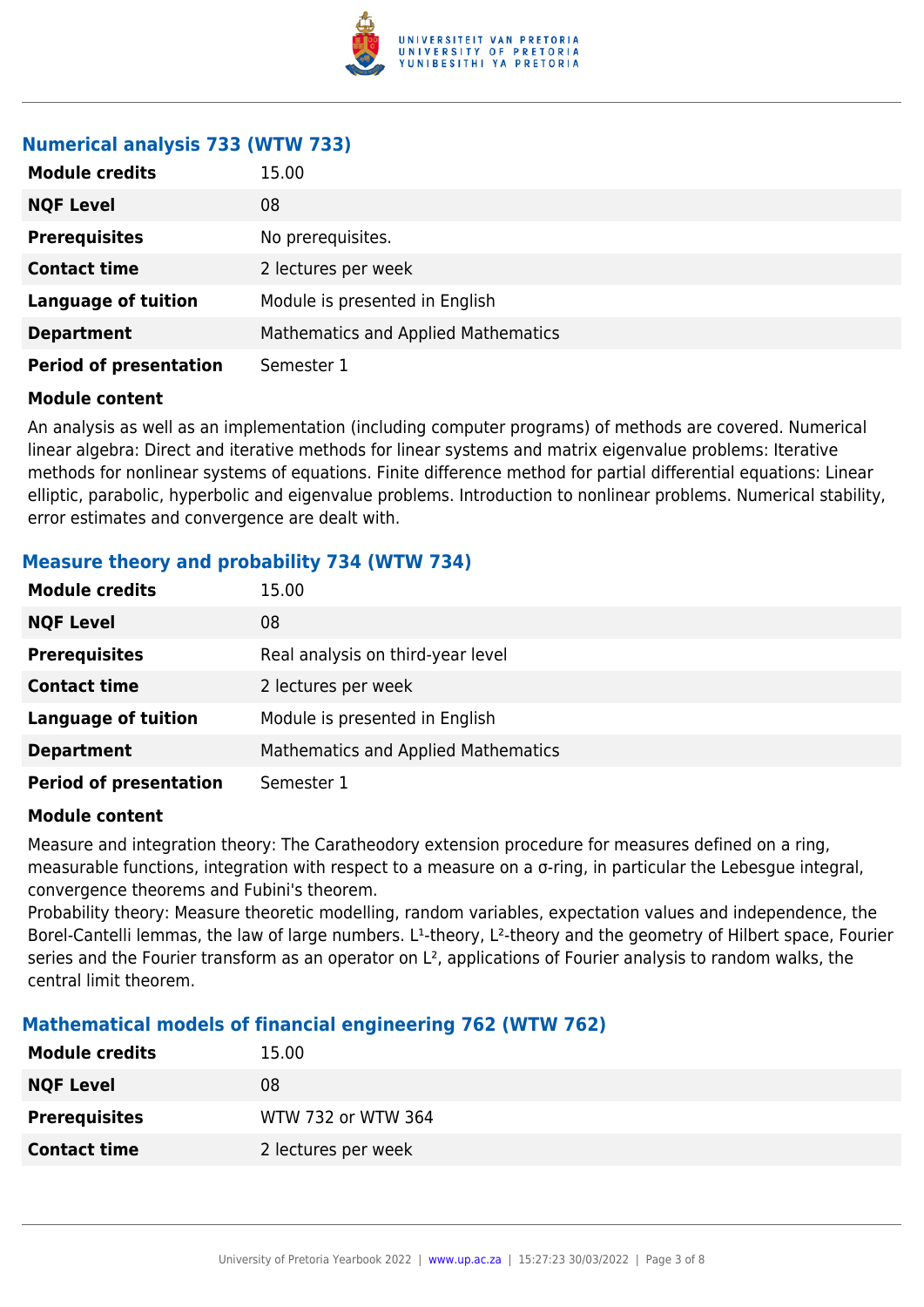

| <b>Language of tuition</b>    | Module is presented in English      |
|-------------------------------|-------------------------------------|
| <b>Department</b>             | Mathematics and Applied Mathematics |
| <b>Period of presentation</b> | Semester 2                          |

### **Module content**

Exotic options, arbitrage relationships, Black-Scholes PDE and solutions, hedging and the Miller-Modigliani theory, static hedging, numerical methods, interest rate derivatives, BDT model, Vasicek and Hull-White models, complete markets, stochastic differential equations, equivalent Martingale measures.

### **Stochastic calculus 764 (WTW 764)**

| <b>Module credits</b>         | 15.00                               |
|-------------------------------|-------------------------------------|
| <b>NQF Level</b>              | 08                                  |
| <b>Prerequisites</b>          | WTW 734 or WTW 735                  |
| <b>Contact time</b>           | 2 lectures per week                 |
| <b>Language of tuition</b>    | Module is presented in English      |
| <b>Department</b>             | Mathematics and Applied Mathematics |
| <b>Period of presentation</b> | Semester 2                          |

### **Module content**

Mathematical modelling of Random walk. Conditional expectation and Martingales. Brownian motion and other Lévy processes. Stochastic integration. Ito's Lemma. Stochastic differential equations. Application to finance.

### **Project 792 (WTW 792)**

| <b>Module credits</b>         | 30.00                                      |
|-------------------------------|--------------------------------------------|
| <b>NQF Level</b>              | 08                                         |
| <b>Prerequisites</b>          | No prerequisites.                          |
| <b>Language of tuition</b>    | Module is presented in English             |
| <b>Department</b>             | <b>Mathematics and Applied Mathematics</b> |
| <b>Period of presentation</b> | Year                                       |
| <b>Module content</b>         |                                            |
| Consult Department.           |                                            |

### **Project 795 (WTW 795)**

| <b>Module credits</b> | 30.00                               |
|-----------------------|-------------------------------------|
| <b>NQF Level</b>      | 08                                  |
| <b>Prerequisites</b>  | No prerequisites.                   |
| Language of tuition   | Module is presented in English      |
| <b>Department</b>     | Mathematics and Applied Mathematics |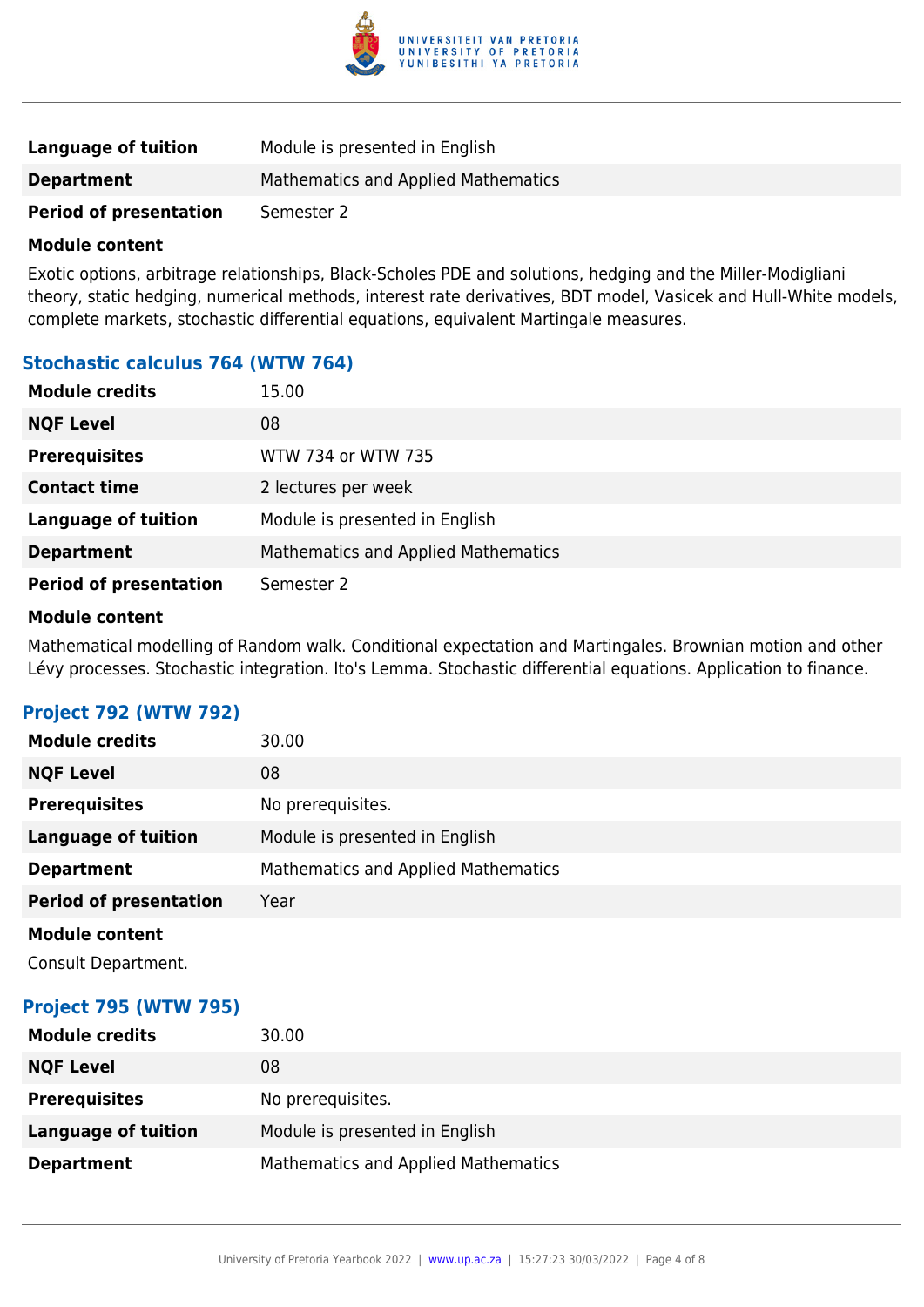

**Period of presentation** Year

### **Module content**

Consult Department.

### **Elective modules**

| Linear models 710 (LMO 710)   |                                                                                                  |
|-------------------------------|--------------------------------------------------------------------------------------------------|
| <b>Module credits</b>         | 15.00                                                                                            |
| <b>NQF Level</b>              | 08                                                                                               |
| <b>Service modules</b>        | Faculty of Natural and Agricultural Sciences                                                     |
| <b>Prerequisites</b>          | Admission to either BScHons Mathematical Statistics or BComHons Mathematical<br><b>Statistic</b> |
| <b>Contact time</b>           | 1 lecture per week                                                                               |
| <b>Language of tuition</b>    | Module is presented in English                                                                   |
| <b>Department</b>             | <b>Statistics</b>                                                                                |
| <b>Period of presentation</b> | Semester 1                                                                                       |

### **Module content**

Projection matrices and sums of squares of linear sets. Estimation and the Gauss-Markov theorem. Generalised t- and F- tests.

### **Linear models 720 (LMO 720)**

| <b>Module credits</b>         | 15.00                                        |
|-------------------------------|----------------------------------------------|
| <b>NQF Level</b>              | 08                                           |
| <b>Service modules</b>        | Faculty of Natural and Agricultural Sciences |
| <b>Prerequisites</b>          | LMO 710                                      |
| <b>Contact time</b>           | 1 lecture per week                           |
| <b>Language of tuition</b>    | Module is presented in English               |
| <b>Department</b>             | <b>Statistics</b>                            |
| <b>Period of presentation</b> | Semester 2                                   |

### **Module content**

The singular normal distribution. Distributions of quadratic forms. The general linear model. Multiple comparisons. Analysis of covariance. Generalised linear models. Analysis of categorical data.

### **Multivariate analysis 710 (MVA 710)**

| <b>Module credits</b>  | 15.00                                        |
|------------------------|----------------------------------------------|
| <b>NQF Level</b>       | 08                                           |
| <b>Service modules</b> | Faculty of Natural and Agricultural Sciences |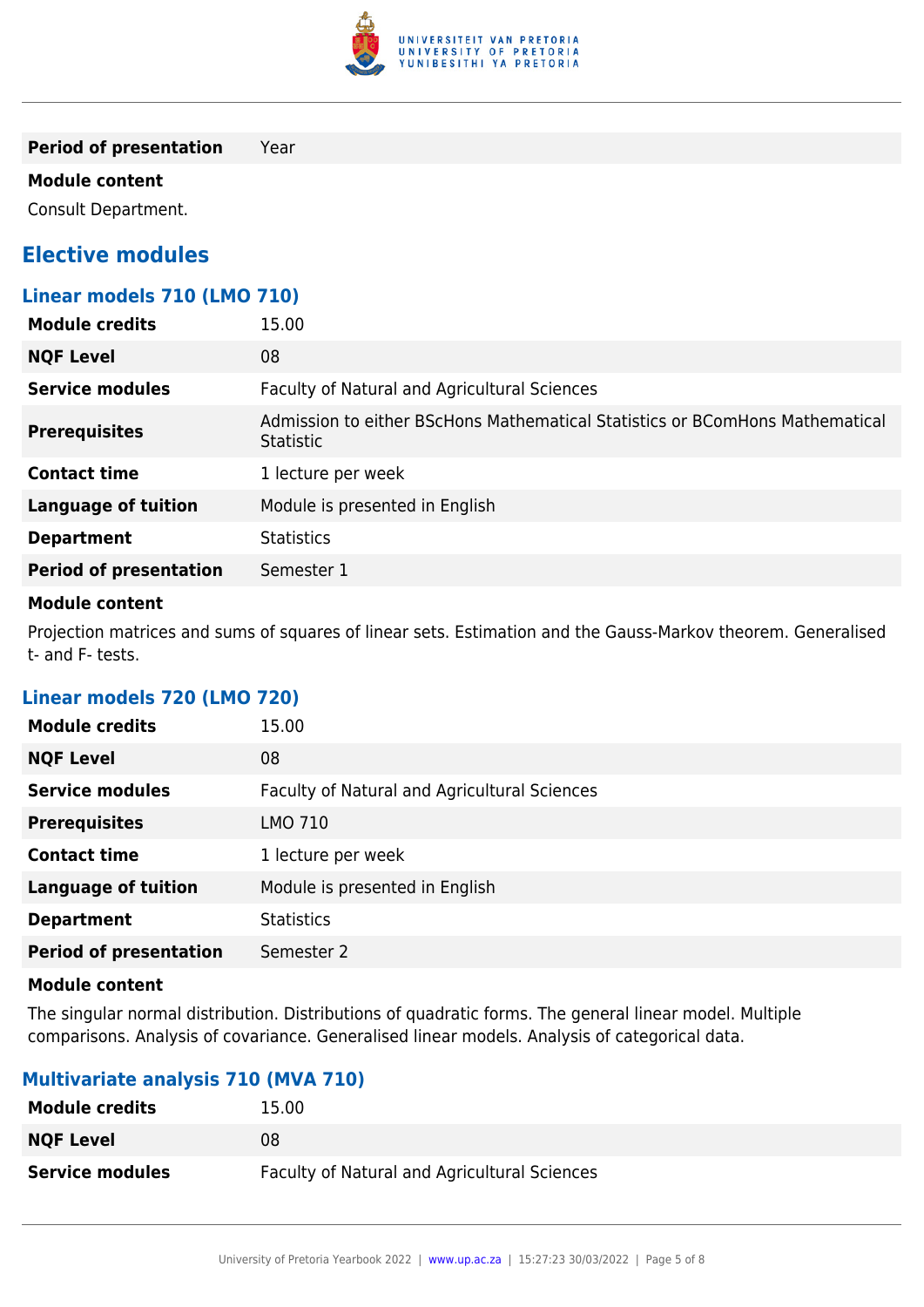

| <b>Prerequisites</b>          | Admission to either BScHons Mathematical Statistics or BComHons Mathematical<br><b>Statistics</b> |
|-------------------------------|---------------------------------------------------------------------------------------------------|
| <b>Contact time</b>           | 1 lecture per week                                                                                |
| Language of tuition           | Module is presented in English                                                                    |
| <b>Department</b>             | <b>Statistics</b>                                                                                 |
| <b>Period of presentation</b> | Semester 1 or Semester 2                                                                          |

### **Module content**

Matrix algebra. Some multivariate measures. Visualising multivariate data. Multivariate distributions. Samples from multivariate normal populations. The Wishart distribution. Hotelling's  $T^2$  statistic. Inferences about mean vectors.

### **Multivariate analysis 720 (MVA 720)**

| <b>Module credits</b>         | 15.00                                                                             |
|-------------------------------|-----------------------------------------------------------------------------------|
| <b>NQF Level</b>              | 08                                                                                |
| Service modules               | <b>Faculty of Health Sciences</b><br>Faculty of Natural and Agricultural Sciences |
| <b>Prerequisites</b>          | <b>MVA 710</b>                                                                    |
| <b>Contact time</b>           | 1 lecture per week                                                                |
| <b>Language of tuition</b>    | Module is presented in English                                                    |
| <b>Department</b>             | <b>Statistics</b>                                                                 |
| <b>Period of presentation</b> | Semester 2                                                                        |

### **Module content**

Discriminant analysis and classification. Principal component analysis. The biplot. Multidimensional scaling. Factor analysis. Probabilistic clustering.

### **Special topics 727 (WTW 727)**

| <b>Module credits</b>         | 15.00                                    |
|-------------------------------|------------------------------------------|
| <b>NQF Level</b>              | 08                                       |
| <b>Prerequisites</b>          | As required by specific topical content. |
| <b>Contact time</b>           | 1 lecture per week                       |
| <b>Language of tuition</b>    | Module is presented in English           |
| <b>Department</b>             | Mathematics and Applied Mathematics      |
| <b>Period of presentation</b> | Semester 2                               |

### **Module content**

A selection of special topics will be presented that reflects the expertise of researchers in the Department. The presentation of a specific topic is contingent on student numbers. Consult the website of the Department of Mathematics and Applied Mathematics for more details.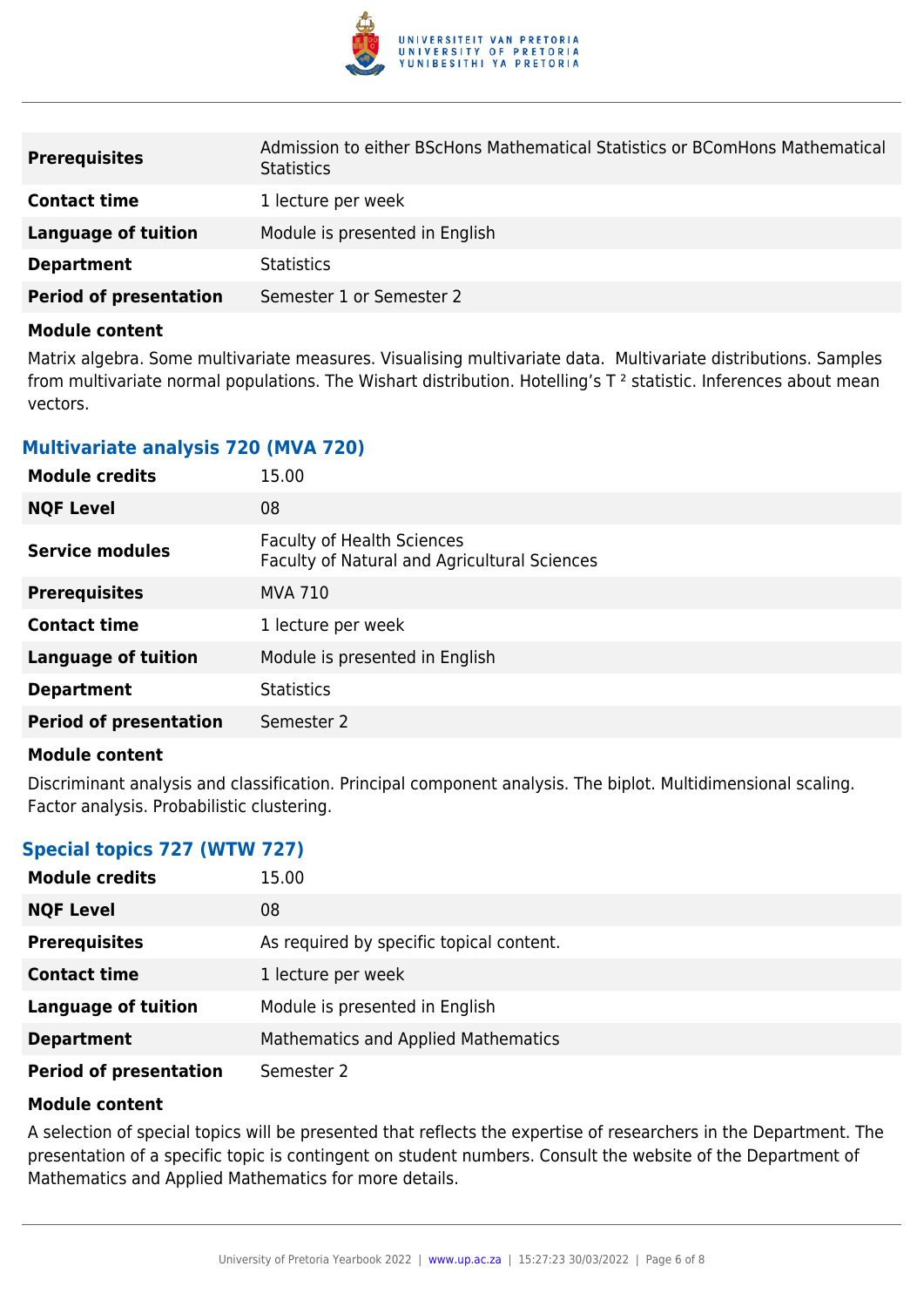

### **Mathematical optimisation 750 (WTW 750)**

| <b>Module credits</b>         | 15.00                                                                     |
|-------------------------------|---------------------------------------------------------------------------|
| <b>NQF Level</b>              | 08                                                                        |
| <b>Prerequisites</b>          | Multivariate Calculus on 2nd-year level; Linear Algebra on 2nd-year level |
| <b>Contact time</b>           | 2 lectures per week                                                       |
| <b>Language of tuition</b>    | Module is presented in English                                            |
| <b>Department</b>             | <b>Mathematics and Applied Mathematics</b>                                |
| <b>Period of presentation</b> | Semester 1                                                                |

### **Module content**

Classical optimisation: Necessary and sufficient conditions for local minima. Equality constraints and Lagrange multipliers. Inequality constraints and the Kuhn-Tucker conditions. Application of saddle point theorems to the solutions of the dual problem. One-dimensional search techniques. Gradient methods for unconstrained optimisation. Quadratically terminating search algorithms. The conjugate gradient method. Fletcher-Reeves. Second order variable metric methods: DFP and BFCS. Boundary following and penalty function methods for constrained problems. Modern multiplier methods and sequential quadratic programming methods. Practical design optimisation project.

### **Finite element method 763 (WTW 763)**

| <b>Module credits</b>         | 15.00                               |
|-------------------------------|-------------------------------------|
| <b>NQF Level</b>              | 08                                  |
| <b>Prerequisites</b>          | WTW 733 is strongly recommended     |
| <b>Contact time</b>           | 2 lectures per week                 |
| <b>Language of tuition</b>    | Module is presented in English      |
| <b>Department</b>             | Mathematics and Applied Mathematics |
| <b>Period of presentation</b> | Semester 2                          |

### **Module content**

An analysis as well as an implementation (including computer programs) of methods is covered. Introduction to the theory of Sobolev spaces. Variational and weak formulation of elliptic, parabolic, hyperbolic and eigenvalue problems. Finite element approximation of problems in variational form, interpolation theory in Sobolev spaces, convergence and error estimates.

### **Mathematical methods and models 772 (WTW 772)**

| <b>Module credits</b>      | 15.00                          |
|----------------------------|--------------------------------|
| <b>NQF Level</b>           | 08                             |
| <b>Prerequisites</b>       | No prerequisites.              |
| <b>Contact time</b>        | 2 lectures per week            |
| <b>Language of tuition</b> | Module is presented in English |